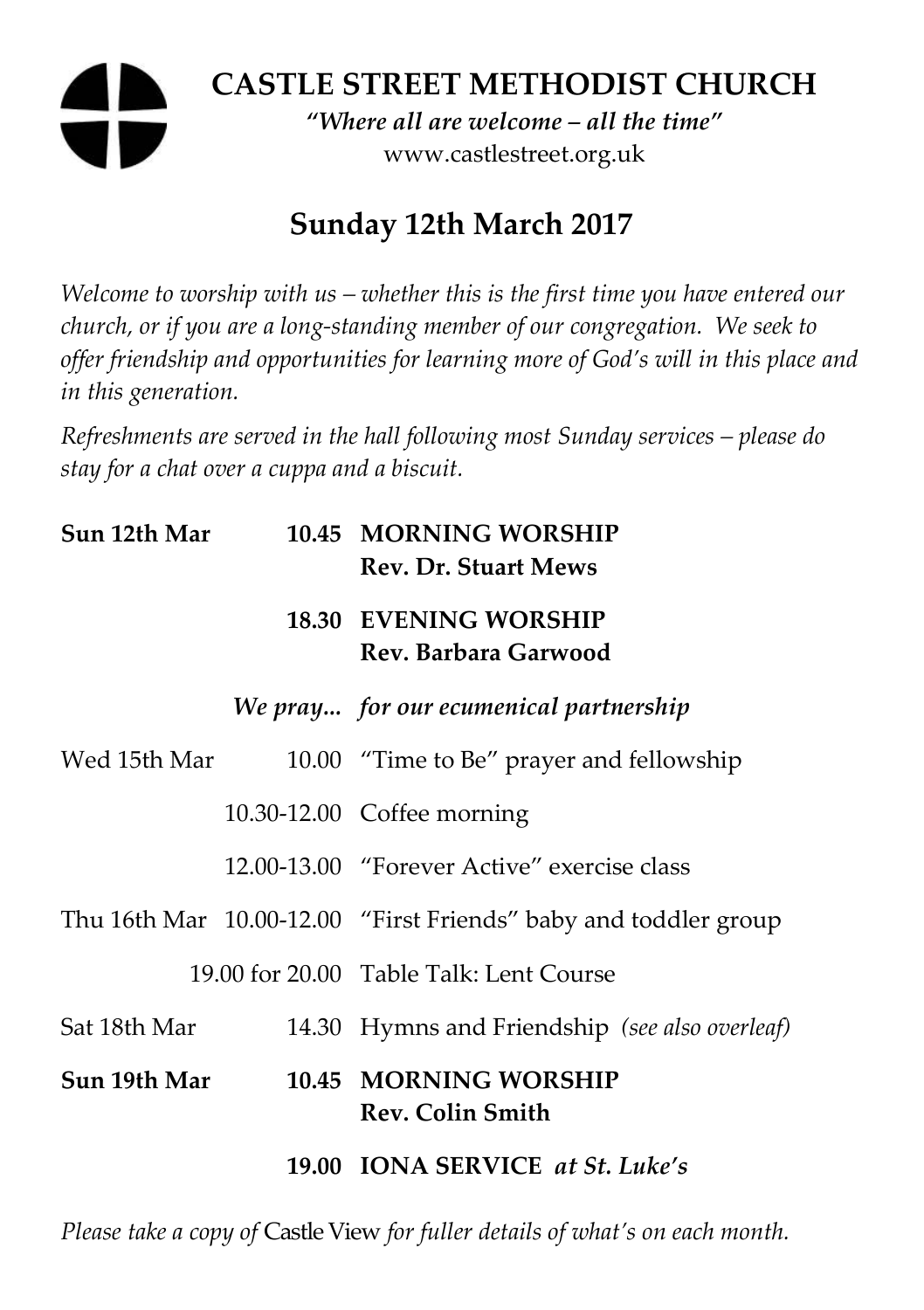### **Bible readings for today's services**

10.45am: Romans 5: 1-11 *(page 146)* John 4: 5-15 *(page 90)* 6.30pm: Jeremiah 18: 1-11 *(page 658)* Luke 14: 25-33 *(page 74)* +\*\*\*\*\*\*\*

### **Hymns and Friendship – Saturday afternoon**

Following comments from some members of our congregation that we never seem to sing particular hymns any more, Denise has organised this event next Saturday afternoon (18th March). Come and have a bit of a sing – traditional hymns and old favourites, of course – and then a chat over afternoon tea. If it's popular, we'll do it again – and perhaps make it a regular event. It starts at 2.30pm.

+\*\*\*\*\*\*\*

### **Baptism of Gabriel Mensah**

The morning service on Sunday 26th March (two week's time) will include the baptism of Gabriel Mensah, one of the youngest members of our church family. Gilbert and Marie would like to invite the congregation to join them and their family for lunch afterwards in the church hall. The majority of the food will be provided, but any contributions of dessert would be very welcome. Please do come along.

+\*\*\*\*\*\*\*

### **"A Faith to Live By" at Haslingfield Methodist Church – tonight**

The next in this series is tonight (12th March) at 6.30pm, when the speaker will be our own Rebekah Blyth. She will speak on "A theory of access: who do we still disable from accessing God?".

Rebekah is a recent theology graduate from the University of Cambridge and is training to be a Local Preacher in the Methodist Church as well as candidating for ordained ministry. She has been heavily involved in Christian mission work for the last few years in Israel / Palestine, Ghana and, most recently, the Dominican Republic. She will share some of her experiences working in a home for disabled children in the DR, as well as experiences here in Cambridge volunteering at Lyn's House with adults with learning difficulties, and her work this year as an assistant to a lady with Spinal Muscular Atrophy. She will also share how she has looked at these experiences theologically and what that theology means for each of us and each of our churches.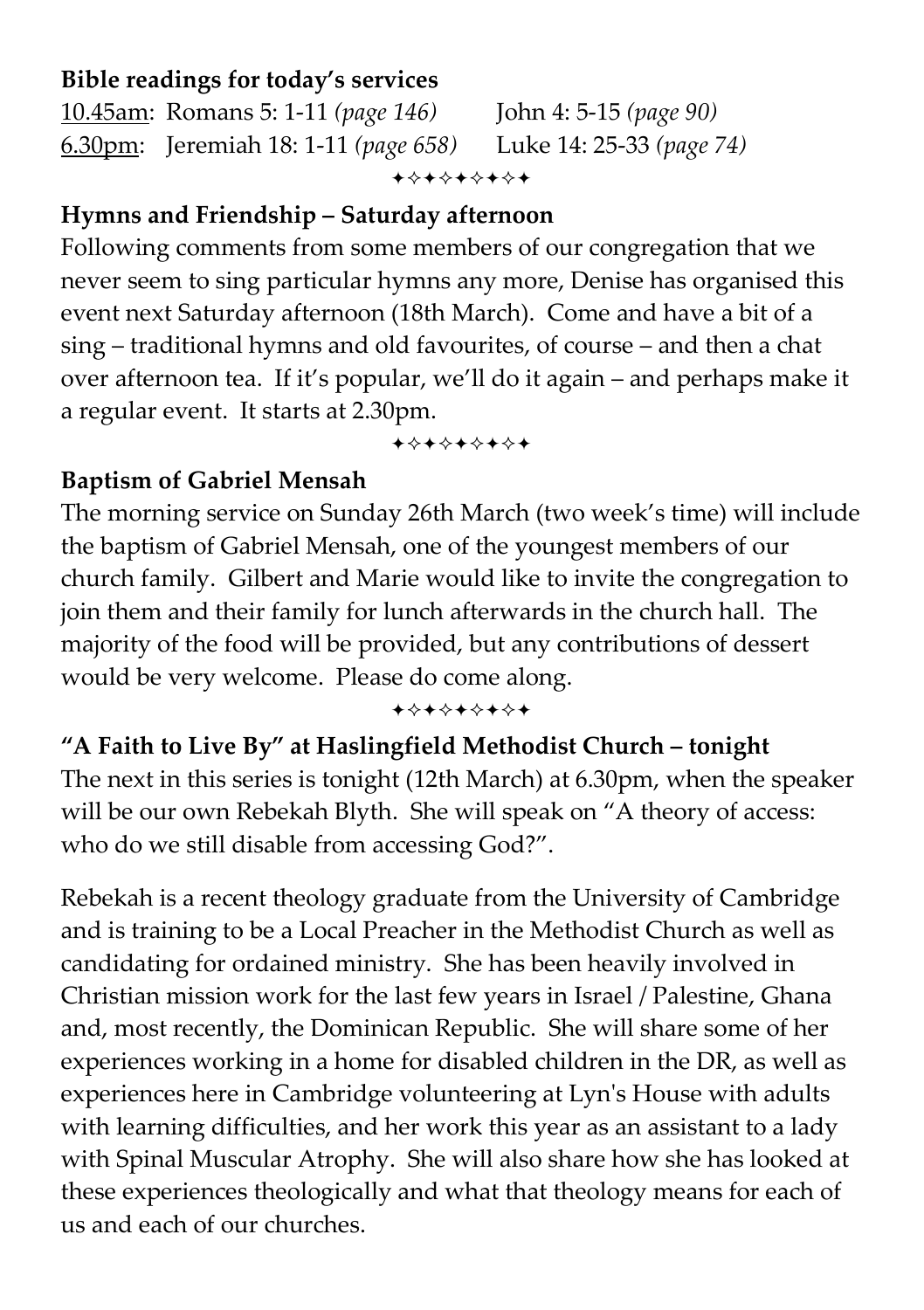### **"Science Meets Faith" at Wesley Methodist Church – tomorrow**

The next in this series is tomorrow evening (Monday 13th March), when Prof. Alister McGrath, Director of the Ramsey Centre for Science and Religion at the University of Oxford, will talk about "Conflict or Mutual enrichment? Reflections on the Relation of Science and Faith "

Alister McGrath is Andreas Idreos Professor of Science and Religion at the University of Oxford. After studying chemistry at Oxford University, specializing in quantum theory, McGrath did his doctoral work on molecular biophysics at Oxford under the supervision of Prof. Sir George Radda. During this time, McGrath also held a Fellowship awarded by the European Molecular Biology Organization at the University of Utrecht. He then switched to the study of Christian theology. He holds an Oxford DD for his work in historical and systematic theology, and an Oxford DLitt for his work in the history and contemporary engagement of science and religion. He is one of the best-known theologians in the world, and has been a major participant in the debates about science and faith arising from the "New Atheism" of Richard Dawkins. His critique of Richard Dawkins became an international bestseller. His more recent work, *Inventing the Universe: Why we can't stop talking about God, science and faith*, was recognized as one of the best books on religion to be published in 2015 by the Library Journal.

This lecture will consider various ways of understanding the relation between the natural sciences and Christianity, including the idea that they offer different perspectives on our world, and that they answer questions at different levels. Particular attention will be paid to the views of Albert Einstein, one of the most important advocates of a critical interaction of science and religion.

It starts at 7.45pm, with refreshments from 7.15pm.

#### +\*+\*+\*+\*+

### **Travel Talks at St. Luke's: Iceland – the land of ice and fire**

The third and final of this year's travel talks is on the evening of Saturday 25th March (two week's time) – and details are in *Castle View*. Tickets cost £10, including supper (main course, dessert, soft drinks and tea / coffee), and can be obtained from Heather.